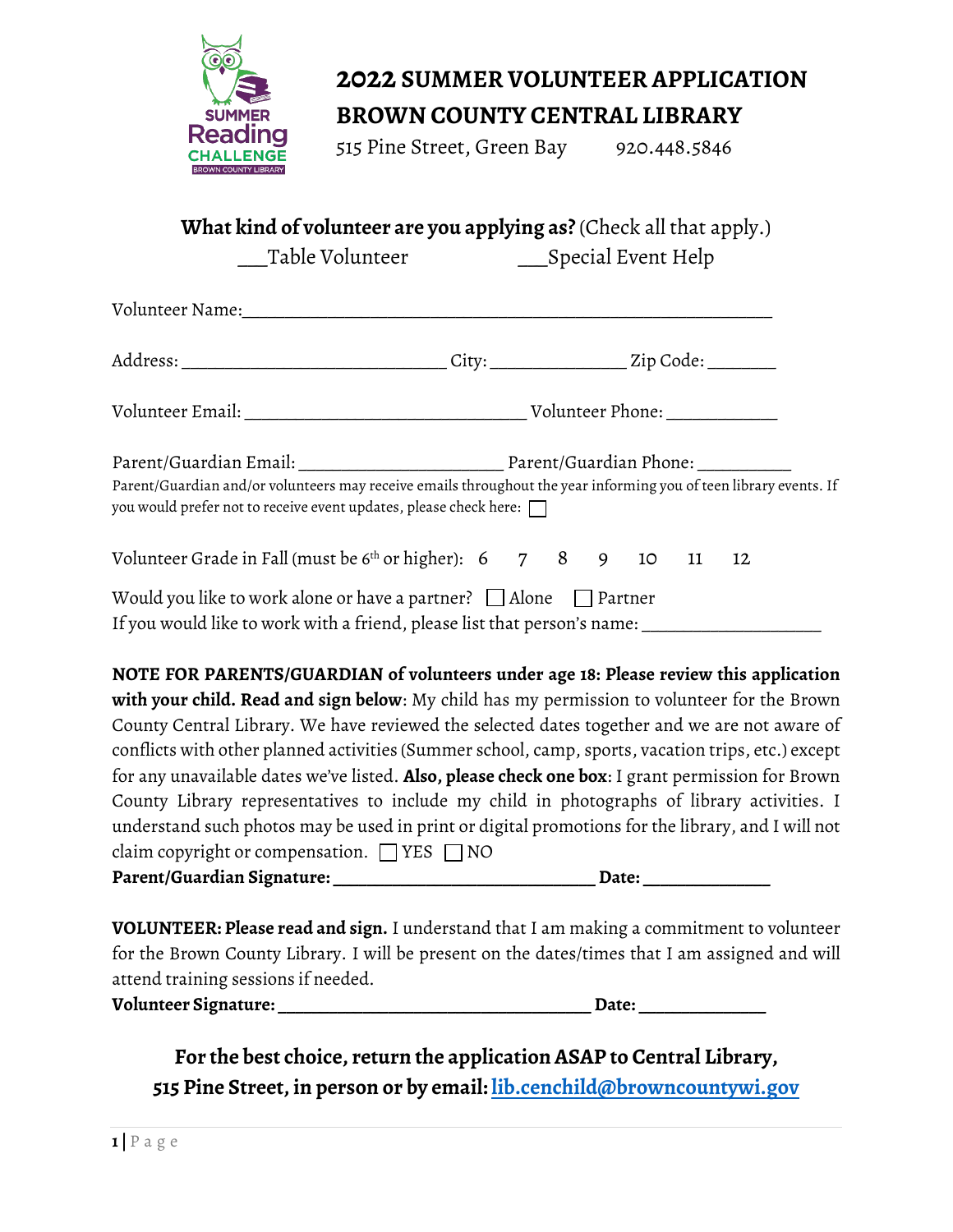For Table Volunteers: Please indicate your 1st, 2<sup>nd</sup> & 3<sup>rd</sup> choices for days and times for each session. If you have no preference, mark any shifts you are willing to work. You may choose to do one session or both. **Session 1: June 13 – July 16** Monday Tuesday Wednesday Thursday Friday Saturday  $-9:00-12:00$  $\_ 12:00 - 2:30$ \_\_\_\_2:30-5:00  $-9:00-12:00$  $\_12:00-2:30$ \_\_\_\_2:30-5:00  $-9:00-12:00$  $\_12:00-2:30$ \_\_\_\_2:30-5:00  $-9:00-12:00$  $\_ 12:00 - 2:30$ \_\_\_\_2:30-5:00 \_\_\_\_5:00-7:00  $-9:00-12:00$  $-12:00-2:30$ \_\_\_\_2:30-5:00 \_\_\_\_ 12:00-2:00 **Session 2: July 18 - August 15** Monday Tuesday Wednesday Thursday Friday Saturday \_\_\_\_ 9:00-12:00 \_\_\_\_ 12:00-2:30 \_\_\_\_ 9:00-12:00 \_\_\_\_ 12:00-2:30  $-9:00-12:00$ \_\_\_\_ 12:00-2:30 \_\_\_\_ 9:00-12:00 \_\_\_\_ 12:00-2:30 \_\_\_\_ 9:00-12:00 \_\_\_\_ 12:00-2:30 \_\_\_\_ 12:00-2:00

> \_\_\_\_2:30-5:00  $\_5:00-7:00$

Would you like to be on a substitute volunteer list?  $\Box$  YES  $\Box$  NO

Are you interested in working more than one shift per session?  $\Box$  YES  $\Box$  NO

\_\_\_\_2:30-5:00

If yes, how many per week? \_\_\_ (*Additional shifts not guaranteed*.)

**At least one volunteer orientation session is required, even if you are a returning volunteer. If you are unable to attend an orientation prior to your first shift, contact the library for training information.**

\_\_\_\_\_\_\_\_\_\_\_\_\_\_\_\_\_\_\_\_\_\_\_\_\_\_\_\_\_\_\_\_\_\_\_\_\_\_\_\_\_\_\_\_\_\_\_\_\_\_\_\_\_\_\_\_\_\_\_\_\_\_\_\_\_\_\_\_\_\_\_\_\_\_\_\_\_\_ \_\_\_\_\_\_\_\_\_\_\_\_\_\_\_\_\_\_\_\_\_\_\_\_\_\_\_\_\_\_\_\_\_\_\_\_\_\_\_\_\_\_\_\_\_\_\_\_\_\_\_\_\_\_\_\_\_\_\_\_\_\_\_\_\_\_\_\_\_\_\_\_\_\_\_\_\_\_ \_\_\_\_\_\_\_\_\_\_\_\_\_\_\_\_\_\_\_\_\_\_\_\_\_\_\_\_\_\_\_\_\_\_\_\_\_\_\_\_\_\_\_\_\_\_\_\_\_\_\_\_\_\_\_\_\_\_\_\_\_\_\_\_\_\_\_\_\_\_\_\_\_\_\_\_\_\_ \_\_\_\_\_\_\_\_\_\_\_\_\_\_\_\_\_\_\_\_\_\_\_\_\_\_\_\_\_\_\_\_\_\_\_\_\_\_\_\_\_\_\_\_\_\_\_\_\_\_\_\_\_\_\_\_\_\_\_\_\_\_\_\_\_\_\_\_\_\_\_\_\_\_\_\_\_\_ \_\_\_\_\_\_\_\_\_\_\_\_\_\_\_\_\_\_\_\_\_\_\_\_\_\_\_\_\_\_\_\_\_\_\_\_\_\_\_\_\_\_\_\_\_\_\_\_\_\_\_\_\_\_\_\_\_\_\_\_\_\_\_\_\_\_\_\_\_\_\_\_\_\_\_\_\_\_ \_\_\_\_\_\_\_\_\_\_\_\_\_\_\_\_\_\_\_\_\_\_\_\_\_\_\_\_\_\_\_\_\_\_\_\_\_\_\_\_\_\_\_\_\_\_\_\_\_\_\_\_\_\_\_\_\_\_\_\_\_\_\_\_\_\_\_\_\_\_\_\_\_\_\_\_\_\_

Open to all volunteers and substitutes: Open to Session 2 only volunteers and substitutes: OR OR Thursday, June 9 @ 2:30-3:00pm Friday, July 15 @ 2:30-3:00pm

\_\_\_\_2:30-5:00

Wednesday, June 8 @ 6:30-7:00pm Tuesday, July 12 @ 6:30-7:00pm

\_\_\_\_2:30-5:00

Dates Unavailable to Volunteer:

\_\_\_\_2:30-5:00